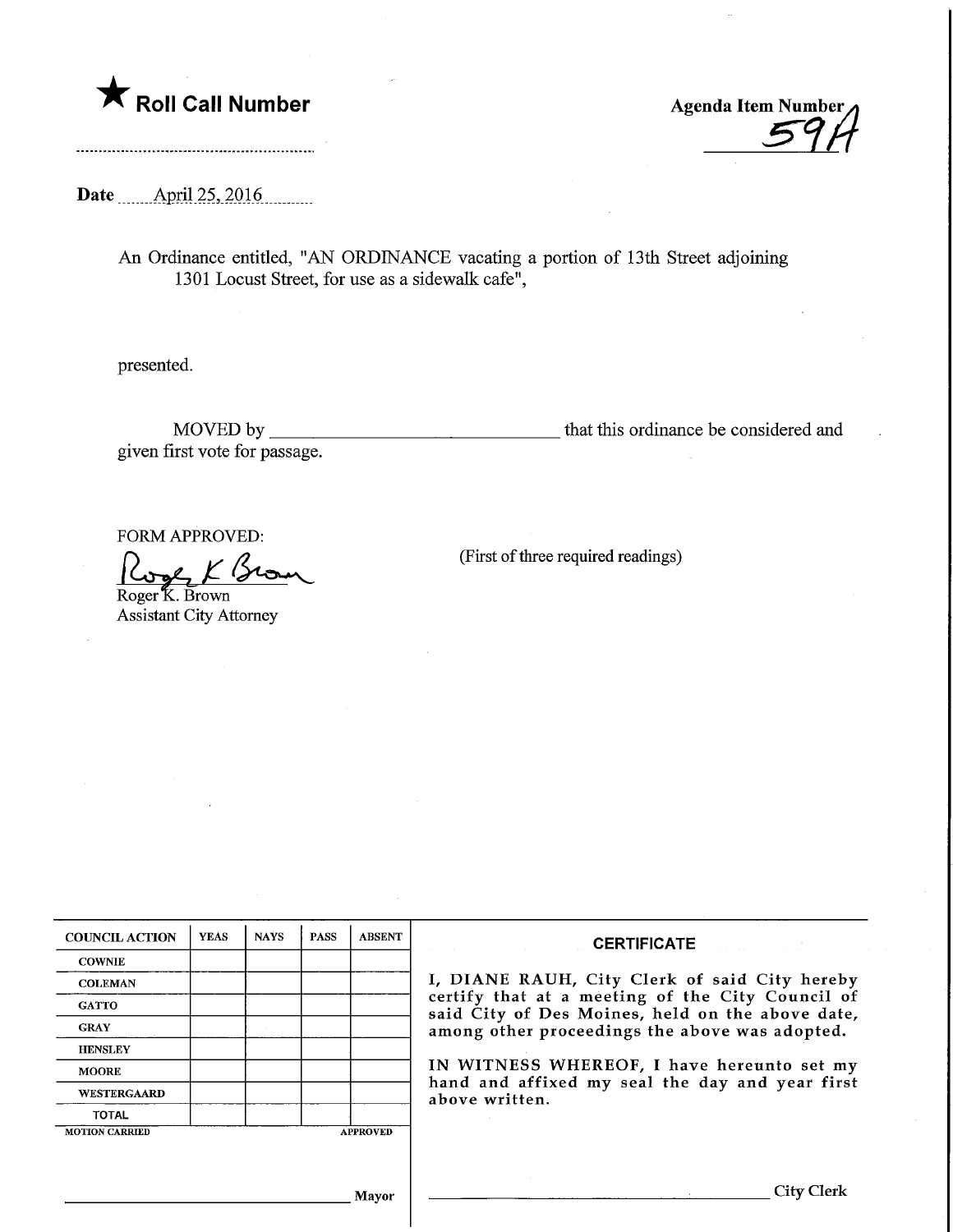## ORDINANCE NO.

## AN ORDINANCE vacating a portion of 13th Street adjoining 1301 Locust Street, for use as a sidewalk cafe.

WHEREAS, all prior requirements of law pertaining to the vacation of public right-of-way have been fully observed; and

WHEREAS, it is desirable that the public right-of-way herein described be vacated; NOW, THEREFORE,

BE IT ORDAINED by the City Council of the City of Des Moines, Iowa, as follows:

Section 1. That a portion of 13th Street adjoining 1301 Locust Street, more specifically

described as follows, be and is hereby vacated:

The South 50.0 feet of the East 6.41 feet of the West 9.21 feet of Lot 7, in Block 1, Allen's Addition to the City of Des Moines, Polk County, Iowa, all now being a part of the Thirteenth (13th) Street right-of-way, and more specifically described as follows:

Commencing at the southwest comer of said Lot 7; thence North 74°12'17" East, a distance of 2.80 feet to the westerly right-of-way line of said 13th Street and the Point of Beginning; thence continuing North 74°12'17" East a distance of 6.41 feet; thence North 15°08'49" West, a distance of 50.00 feet; thence South 74° 12'17" West to the westerly right-of-way line of said 13th Street, a distance of 6.41 feet; thence South 15°08'49" East along said right-of-way line, a distance of 50.00 feet to the Point of Beginning, containing 321 square feet, more or less.

Sec. 2. The City of Des Moines hereby reserves an easement upon the property described

above for the continued use and maintenance of any utilities now in place, with the right of entry

for servicing same.

Sec. 3. That the City Clerk is hereby authorized and directed to cause certified copies of fhis ordinance and proof of publication thereof together with proof of publication of the notice of the public hearing on this matter to be properly filed in fhe office of the Recorder of Polk County, Iowa.

Sec. 4. This ordinance shall be in full force and effect from and after its passage and publication as provided by law.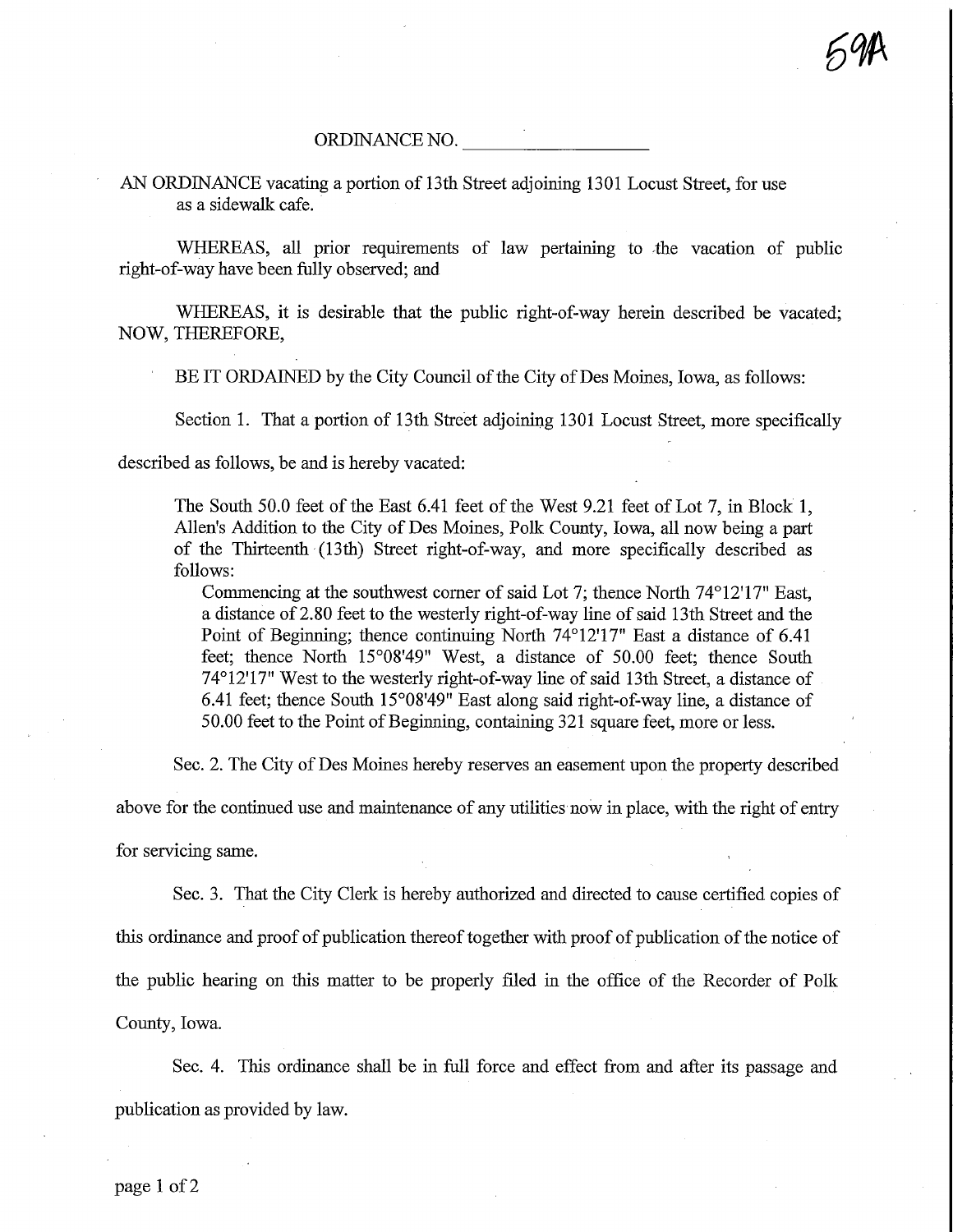FORM APPROVED:

 $\ddot{\phantom{a}}$ 

 $K$  Brown

Roger K. Brown Assistant City Attorney U:VR.og Docs\Vacate\Cafe\1301 Locust\0rdinance.doc